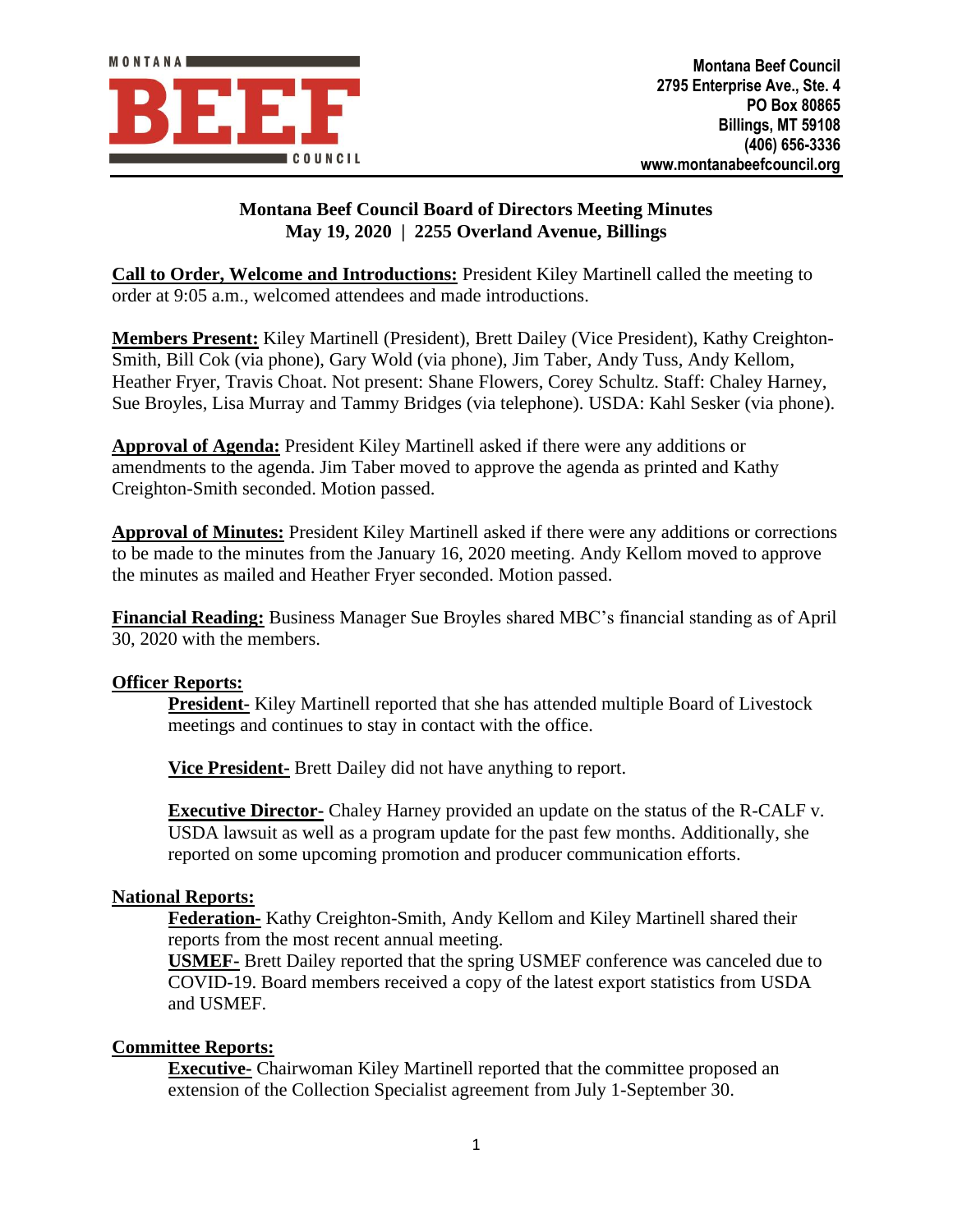

# **Committee Reports (continued):**

**Budget-** Chairman Brett Dailey reviewed the proposed budget amendment with the board. Heather Fryer moved to approve the amendment to line item 517b for a new total of \$52,000. Andy Kellom seconded. Motion passed.

**Bylaws-** Chairman Andy Kellom reported that the committee reviewed the membership portion of the bylaws and recommended the bylaws be amended to revise the minimum number of dues paying members for primary cattle organizations from 250 members to 235 members. Brett Dailey moved to approve the recommendation and Kathy Creighton-Smith seconded. Motion passed.

**Education-** Chairman Corey Schultz was not present to report.

**Producer Communication-** Chairman Travis Choat reported that current producer communication activities are being conducted on schedule.

**Promotion-** Chairman Brett Dailey reported that current promotion activities are being conducted on schedule except for the handful that have been canceled due to COVID-19.

## **Special Committee Reports:**

The board heard reports from the following special committees:

**Collections and Compliance-** Chairwoman Heather Fryer, Director of Collections and Compliance Tammy Bridges and Collection Specialist Lisa Murray.

**\$0.25 Montana Research-** Chairwoman Kathy Creighton-Smith did not have anything to report.

**Nominating-** Chairwoman Kiley Martinell did not have anything to report.

#### **Unfinished Business:**

**Budget Reorganization Preview-** The board reviewed the new layout and reorganization of the budget. The new budget will be implemented on October 1, 2020.

**Consideration of Canceled Project Funding-** The board reviewed the current known projects that have been canceled due to COVID-19. Andy Kellom moved to expend the \$6,025 consented funds from the canceled events in this fiscal year towards in-house programs. Heather Fryer seconded. Motion passed.

Kathy Creighton-Smith moved to notify the partners with canceled events that if their event will be held next year, they should re-apply this fall for funding, and they will be given priority status during committee review and recommendation. Heather Fryer seconded. Motion passed.